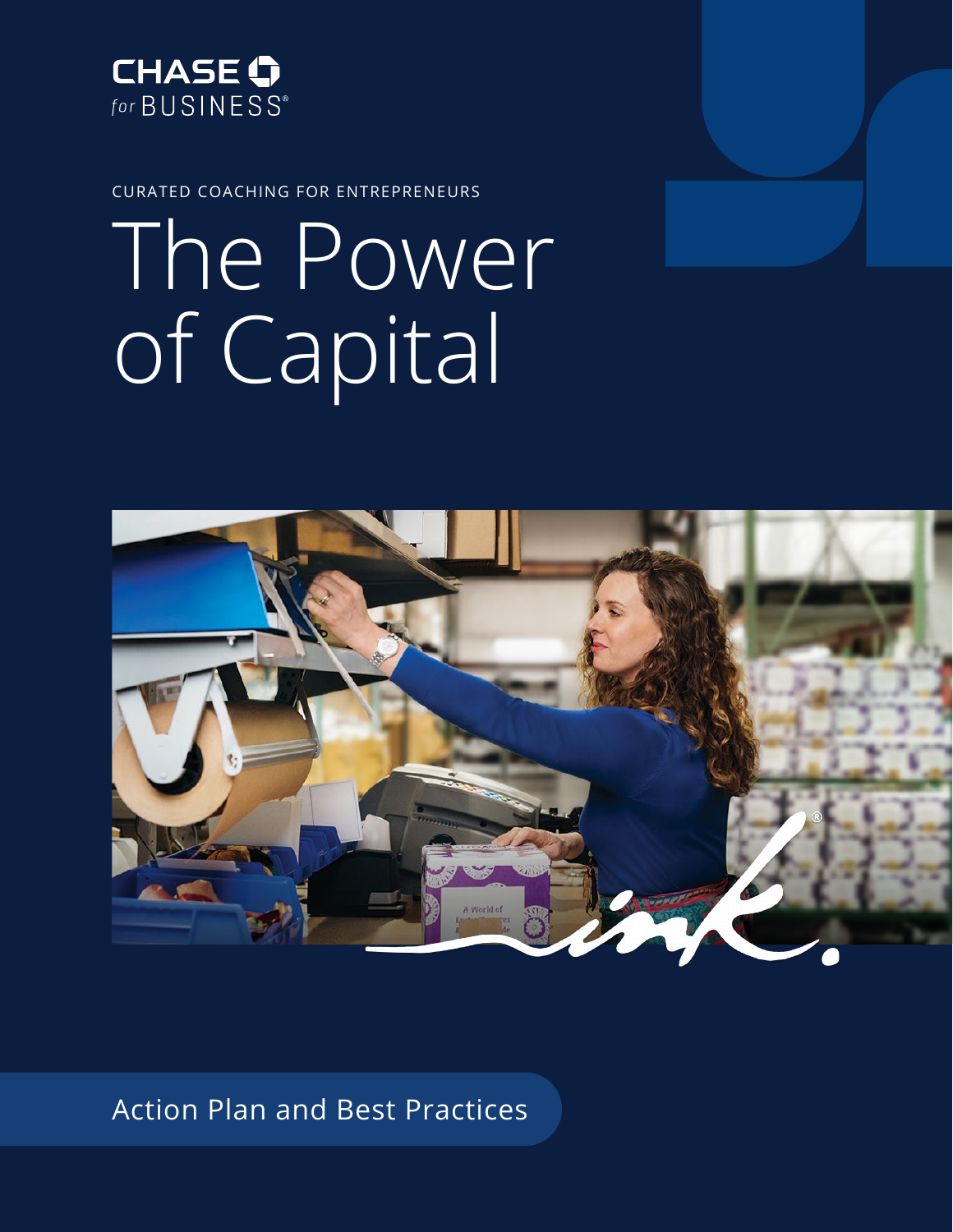## **Action plan and best practices**

New capital can help you grow your business. Use this worksheet to determine if your business needs capital and, if so, follow the steps to prepare to speak to a lender. To see an example, please refer to the "Case Study" document at [chase.com/coaching.](https://www.chase.com/business/coaching)

**Step 1:** Determine if now is the right time for outside funding and fill out the Business Evaluation below.

| Analyze                          | Key question                                                                                    | Y/N                         | Answer |
|----------------------------------|-------------------------------------------------------------------------------------------------|-----------------------------|--------|
| The<br>Environment<br>(External) | Has your market or<br>industry changed in the<br>last year?                                     | $\bigcap$ Y<br>$\mathbb N$  |        |
|                                  | Has the competitive<br>landscape in your<br>industry changed?                                   | Y<br>N                      |        |
|                                  | Do you currently have<br>adequate resources<br>(funding, equipment,<br>$etc.$ )?                | ΙY<br>N                     |        |
| Your<br>Operations<br>(Internal) | Do you have the<br>right processes and<br>operating model in<br>place?                          | $\mathsf{Y}$<br>$\mathbb N$ |        |
|                                  | Do you have the right<br>team to build for the<br>future?                                       | Y<br>$\mathbb N$            |        |
| The<br>Opportunity               | Has your customer<br>demographic changed<br>since you last evaluated<br>your business?          | $\mathsf{Y}$<br>$\mathbb N$ |        |
|                                  | Have your customers'<br>needs changed?                                                          | Y<br>N                      |        |
|                                  | Do you need to adapt<br>your business model<br>to support any of the<br>changes detailed above? | Y<br>N                      |        |

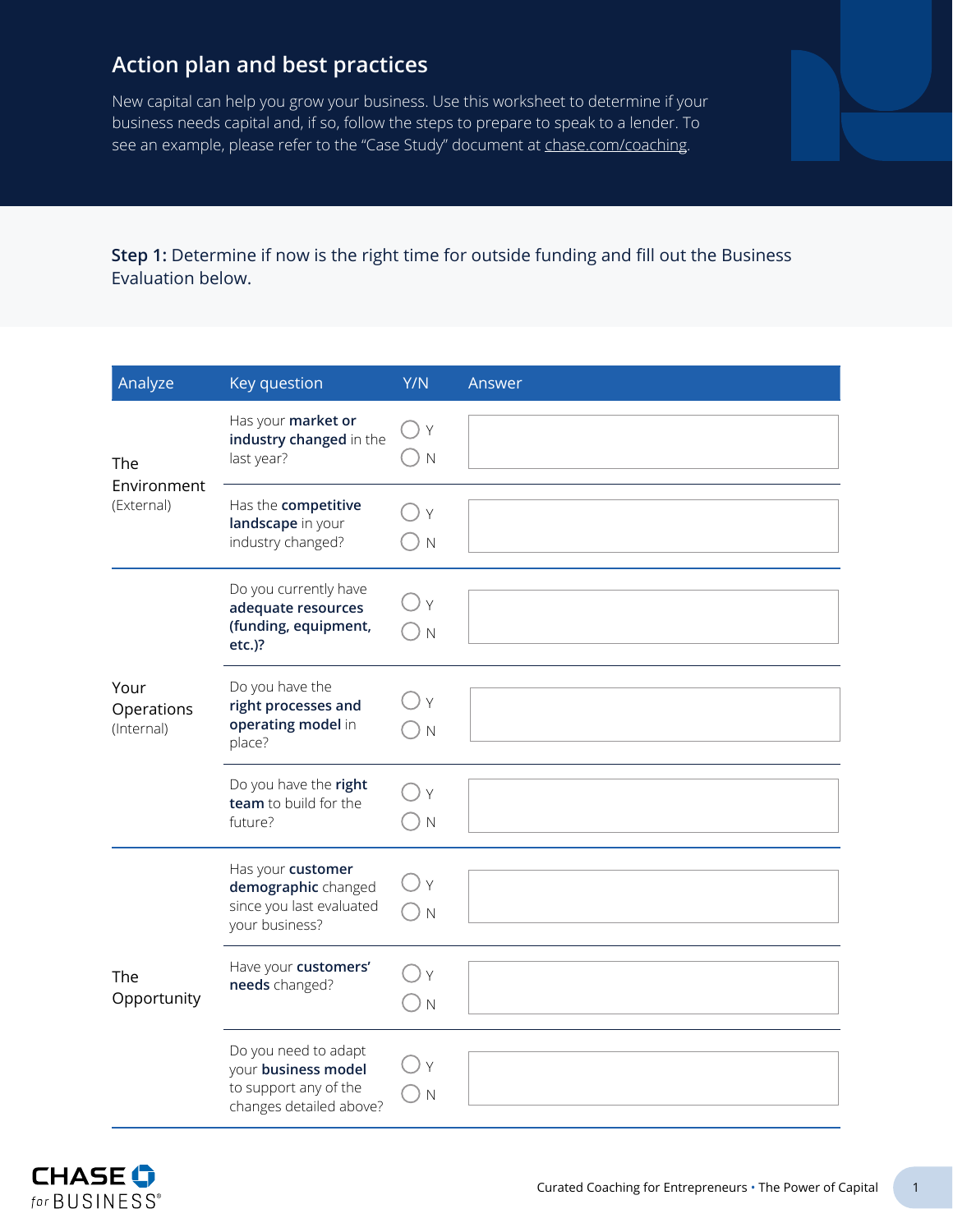If you think timing is right for outside capital, what would you use the capital for?

**Step 3:** You've decided you want to pursue additional capital and you know how you'll use it. Prepare to go speak with a lender following the checklist below. Most lenders will use your financial documents and various metrics to determine if you should receive a loan.

| <b>Best practice</b>                 | <b>Check</b> | Action steps and key questions                                    |  |
|--------------------------------------|--------------|-------------------------------------------------------------------|--|
| Know your ask                        |              | Determine how much capital you need                               |  |
|                                      |              | Know what the capital will be used for                            |  |
|                                      |              | Gather your business tax returns                                  |  |
| Prepare the<br>necessary             |              | Gather your personal tax returns (if you are a newer business)    |  |
| financial<br>documents               |              | Update your balance sheet                                         |  |
|                                      |              | Update your profit and loss (P&L) statement                       |  |
| Understand your                      |              | Do you have enough consistent revenue to make payments on a loan? |  |
| business's cash<br>flow using a cash |              | How do your customers pay you, and what are the payment terms?    |  |
| flow tool                            |              | Review your payment process - how do you process your payments?   |  |

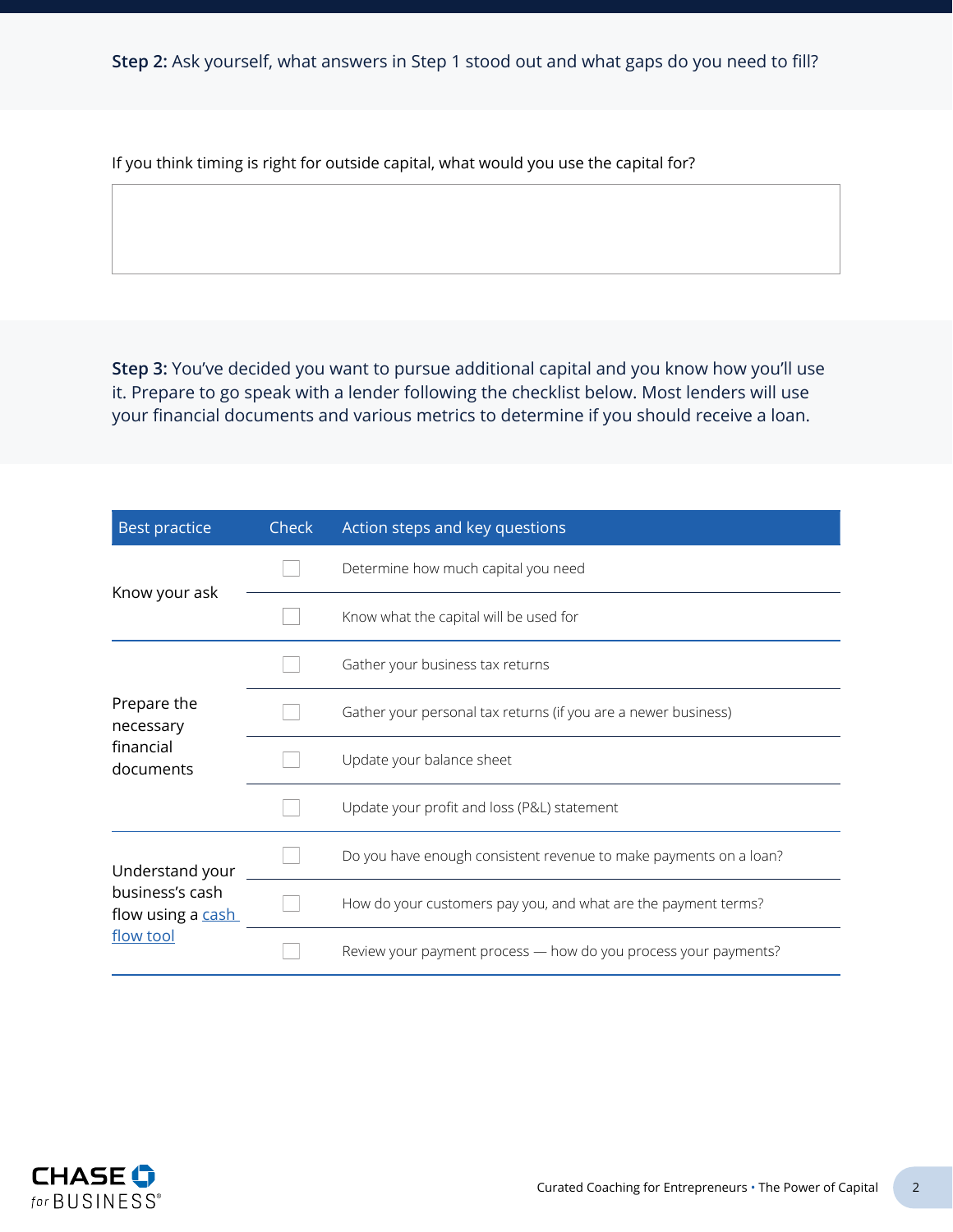| <b>Best practice</b>              | <b>Check</b> | Action steps and key questions                                                                                |
|-----------------------------------|--------------|---------------------------------------------------------------------------------------------------------------|
|                                   |              | What's your business or management history? Can you share your resume with<br>the lender?                     |
|                                   |              | How long have you been running your business?                                                                 |
| Be prepared to<br>discuss why you |              | Why did you start this particular business?                                                                   |
| started your<br>business          |              | Could you describe your organizational structure?                                                             |
|                                   |              | Do your business partners or members of your management team have<br>experience managing and growing capital? |
|                                   |              | What kinds of professional experts do you rely on to support your business?                                   |
| Know what you<br>can offer        |              | What is your credit history?                                                                                  |
|                                   |              | Do you have any backup or collateral in case your business doesn't succeed?                                   |

### **Capital options available**

There are a lot of ways your business can access credit. Many start with a business credit card and work their way up into a line of credit or a term loan. Here's a quick snapshot of the credit options available to most small businesses.

| Type of capital                                                                                                          | Pros                                                                                                                                                            | Cons          |                                                                                                                             |
|--------------------------------------------------------------------------------------------------------------------------|-----------------------------------------------------------------------------------------------------------------------------------------------------------------|---------------|-----------------------------------------------------------------------------------------------------------------------------|
| <b>Business</b><br>credit card:<br>Short-term loan that<br>doesn't have a specific<br>number of payments                 | Easy to access and use<br>Rewards programs<br>۱Û<br>Can be used for small purchases<br>ı6<br>Quickly build credit history<br>۱Ō<br>Convenient maintenance<br>۱Ö | 47<br>47<br>4 | Requires careful management<br>Requires payments every 30-60 days<br>Higher interest rates if not partially paid<br>on time |
| <b>Business line</b><br>of credit:<br>Borrow credit to<br>support short-<br>term $($ / $\gamma$ year)<br>working capital | Flexible credit option<br>۱Ó<br>Allows you to take advantage of trade<br>۱Ó<br>discounts, build inventory or shore up<br>operating capital                      | ч.            | Expires - must be renewed to continue<br>using<br>Typically higher interest rates                                           |

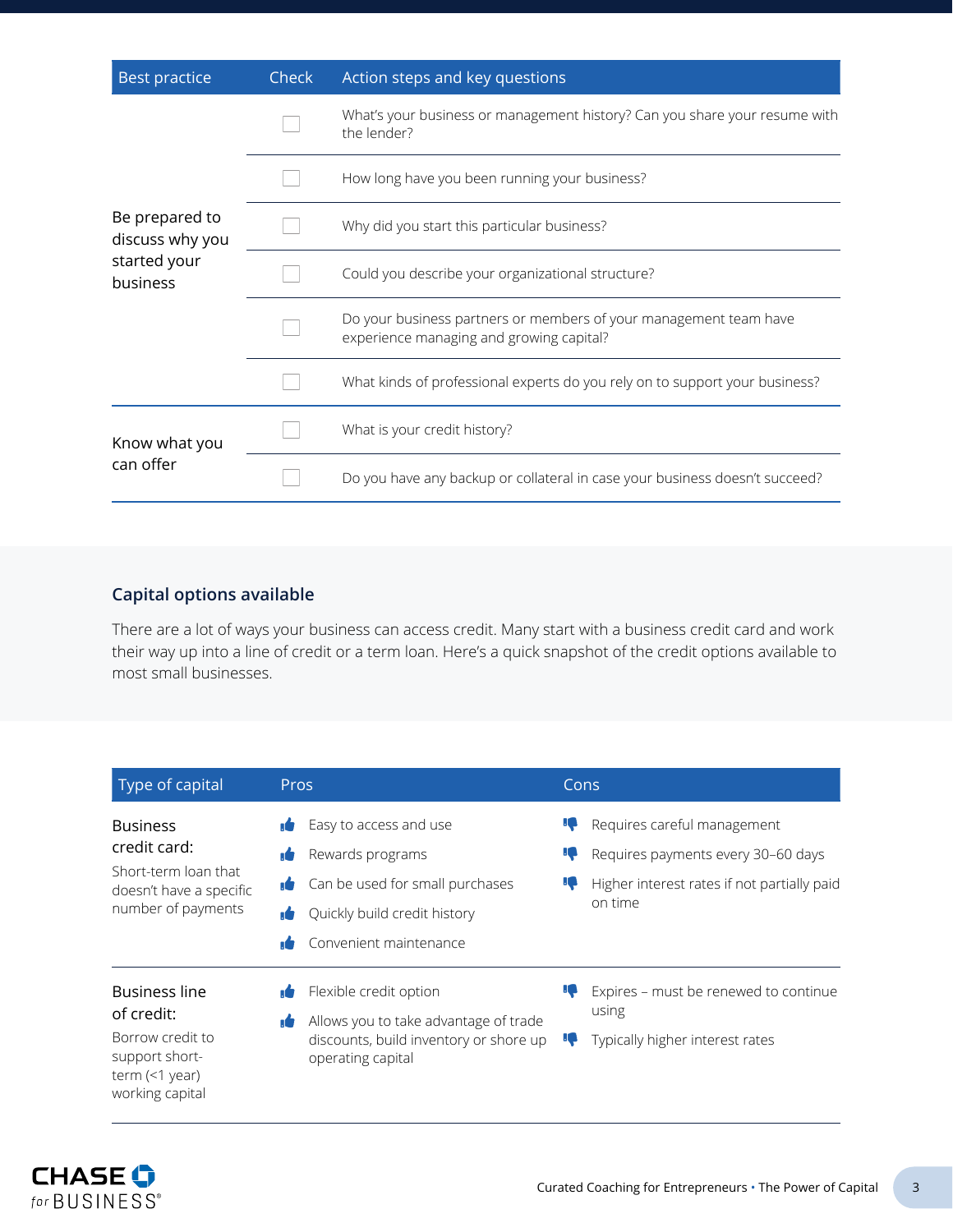| Type of capital                                                                                                                     | Pros                                                                                                                                                                         | Cons                                                                                                                                                                                                      |
|-------------------------------------------------------------------------------------------------------------------------------------|------------------------------------------------------------------------------------------------------------------------------------------------------------------------------|-----------------------------------------------------------------------------------------------------------------------------------------------------------------------------------------------------------|
| Business term loan:<br>Credit that must<br>be repaid within a<br>specific timeframe                                                 | Can be used for large purchases<br>۱Ó<br>There is a set end date to the loan<br>۱Ó                                                                                           | May take longer to pay off based on the<br>10<br>structure of the loan<br>Lending process for term loans is often<br>10<br>more rigorous than for the revolving<br>credit options                         |
| SBA Express:<br>A typically quick-<br>turnaround loan<br>program that can be a<br>term loan or a line of<br>credit, up to \$350,000 | Lenders typically require a lower<br>down payment<br>Eligible fees can be included in<br>ıÓ<br>financing<br>Typically have more time to pay back<br>the loan                 | To qualify, you must:<br>18<br>Be a for-profit business<br>Have less than \$15 million in tangible<br>٠<br>net worth and generated less than<br>\$5 million average net income over<br>the past two years |
| SBA 7(a):<br>A program that<br>offers loans up to<br>\$5 million with a<br>guarantee by the SBA                                     | Typically offered at a lower interest<br>rate<br>Potential option for businesses that<br>۱É<br>may not be able to obtain a loan<br>through other lending channels<br>due to: | ю<br>SBA loans typically come with a<br>guarantee fee of 0% to 3.75%, based<br>on the size of the loan<br>10<br>Annual service fees may range from 0%<br>to 0.55% depending on the size of the<br>loan    |
| SBA 504:<br>Long-term, fixed-<br>rate financing. SBA<br>and the lender each<br>make direct loans<br>for a portion of the            | • Company has a high level of debt<br>Company short on collateral<br>۰<br>• Startup (<24 months in business)<br>that's not yet operating                                     |                                                                                                                                                                                                           |

#### Other sources to explore

total loan amount

#### Community Development Financial Institutions (CDFIs):

**•** U.S. Department of Treasury program that works with banks, community development organizations, venture capital and others to expand economic opportunity the underserved

#### Small business grants:

**•** Governments and organizations that offer grants to businesses that meet qualifications or are run by underrepresented groups such as veterans, women or people of color.

#### Friends & family:

- **•** Money raised through your community and network.
- **•** Often online opportunities (e.g., GoFundMe).

#### Crowd funding:

**•** You share a photo or illustration of your prototype on a crowdfunding site such as Kickstarter or Indiegogo, allowing customers to place preorders and then use that money to hire a manufacturer.

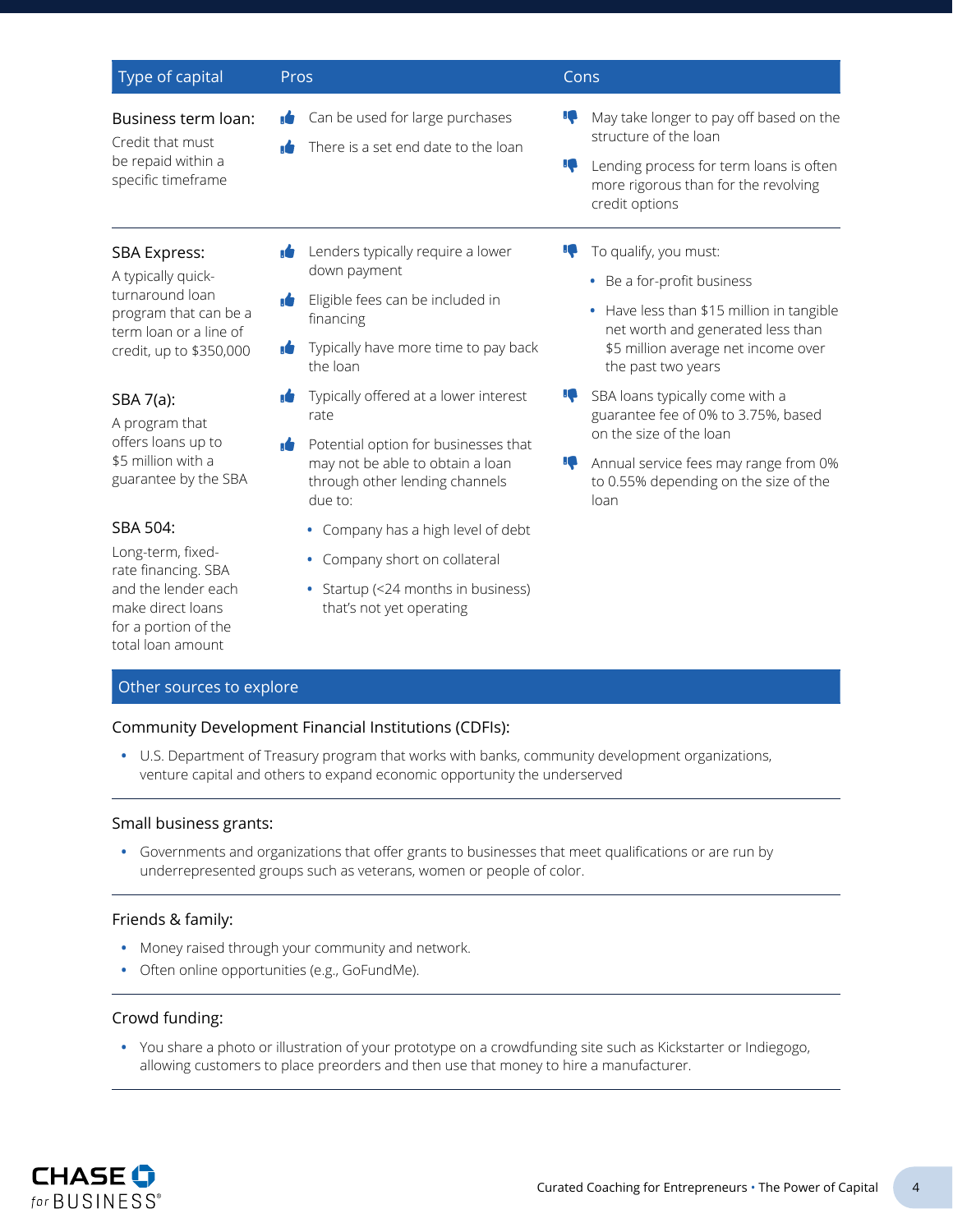| Know your ask                                    |                                                                                                                                                                                                                                        |  |
|--------------------------------------------------|----------------------------------------------------------------------------------------------------------------------------------------------------------------------------------------------------------------------------------------|--|
| Key element:<br>How much capital<br>and what for | While a lender can help you determine the type of capital you need, knowing how much<br>you can afford and what the capital will be used for is helpful for the lender to know.                                                        |  |
|                                                  | Prepare the necessary documents                                                                                                                                                                                                        |  |
| Key element:<br>Tax return                       | Help lenders see that you pay taxes and provide a starting point for their calculations as<br>they determine whether to invest in your business. Newer business owners will need to<br>provide both personal and business tax returns. |  |
| Key element:<br><b>Balance sheet</b>             | Based on what's included in your balance sheet, your bank will calculate a few important<br>data points.                                                                                                                               |  |
|                                                  | Leverage ratio: A comparison between how much you owe and how much equity and<br>capital you have in your business. In general, the lower the number, the stronger your<br>position.                                                   |  |
|                                                  | • If your business owes a lot of money compared with its overall value, then lending<br>you more money is likely to be very risky.                                                                                                     |  |
|                                                  | ← Current ratio: A measurement of your company's ability to pay short-term obligations<br>within the next year. The higher the number, the more confident a lender will be in<br>your company's ability to pay back a loan.            |  |
|                                                  | • A way to gauge is if a short-term crisis can put your business in jeopardy.                                                                                                                                                          |  |
| Key element: Profit<br>& loss statement          | Summarizes the revenues, costs and expenses related to your business during a specified<br>period. Below are a few of the most important data points.                                                                                  |  |
|                                                  | Sales growth: The increase in the average sales volume of your company's products or<br>services, typically year over year.                                                                                                            |  |
|                                                  | • If your company is increasing its sales, it's a good candidate for growth.                                                                                                                                                           |  |
|                                                  | Gross profit margin: A measure of your profitability represented as a percentage of<br>$\checkmark$<br>revenue exceeding the cost of goods sold.                                                                                       |  |
|                                                  | • If your company is profitable now, it's more likely to grow successfully.                                                                                                                                                            |  |
|                                                  | Selling, general and administrative (SG&A) to sales: A comparison of sales revenue to<br>SG&A expenses. This calculation takes out the cost of producing and shipping your<br>product and focuses on what you're spending to sell.     |  |
|                                                  | . If it costs a lot to sell your product, a sales slump can quickly put your company in<br>the red.                                                                                                                                    |  |
|                                                  | Earnings before interest, taxes, depreciation and amortization (EBITDA): A measure<br>that shows earnings before the influence of accounting and final deductions.                                                                     |  |
|                                                  | • EBITDA helps the bank better understand your cash flow and your business's<br>intrinsic value.                                                                                                                                       |  |